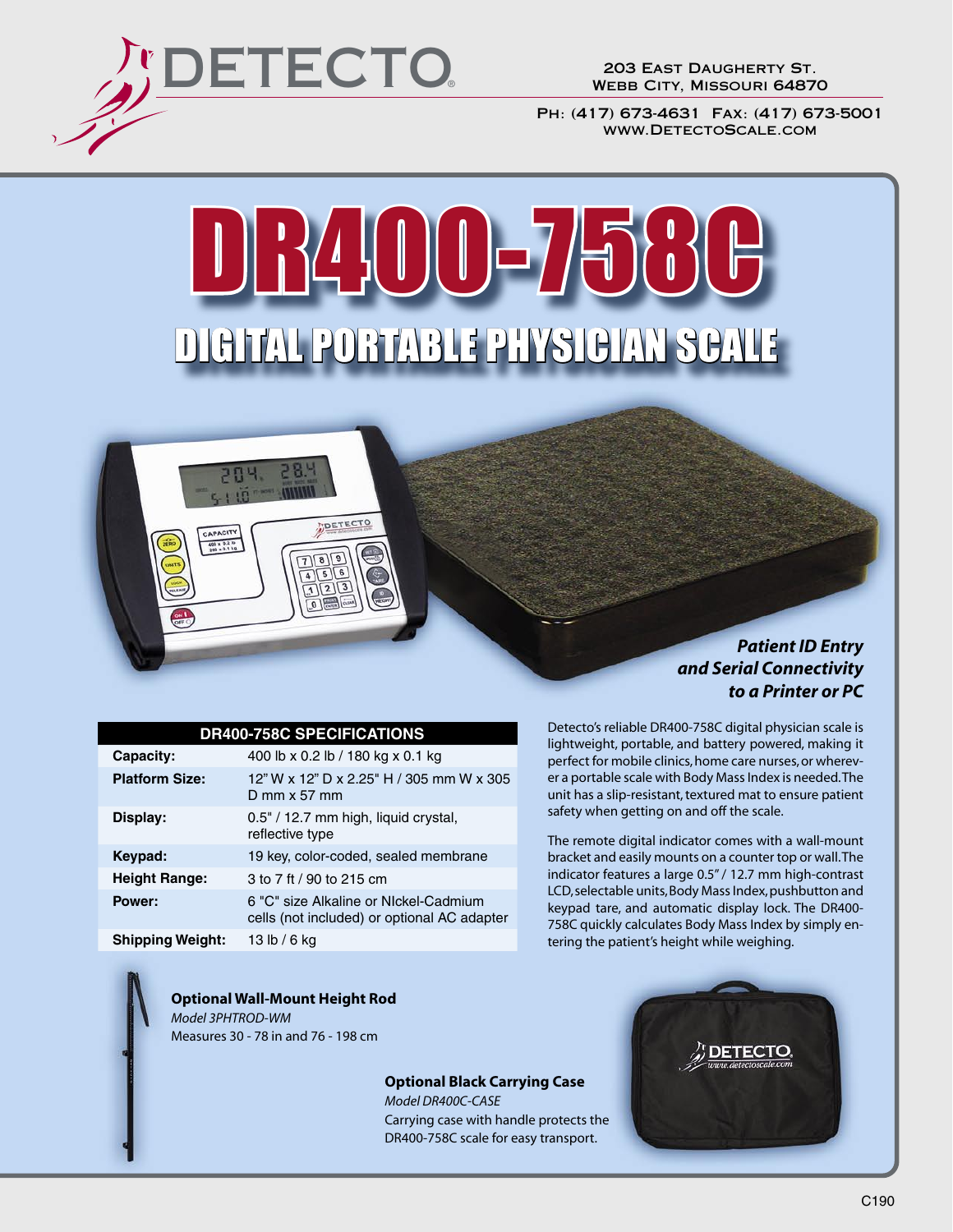

# **DR400C Patient Scale**

Accurate and reliable, Detecto's economical DR400C platform scale is lightweight and portable, perfect for mobile clinics and home care nurses. The remote indicator features a large 1" display, units conversion, and tare. Battery powered so you can have a scale anywhere you need it.



Cardinal Scale reserves the right to improve, modify, or enhance features and specifications without prior notice.